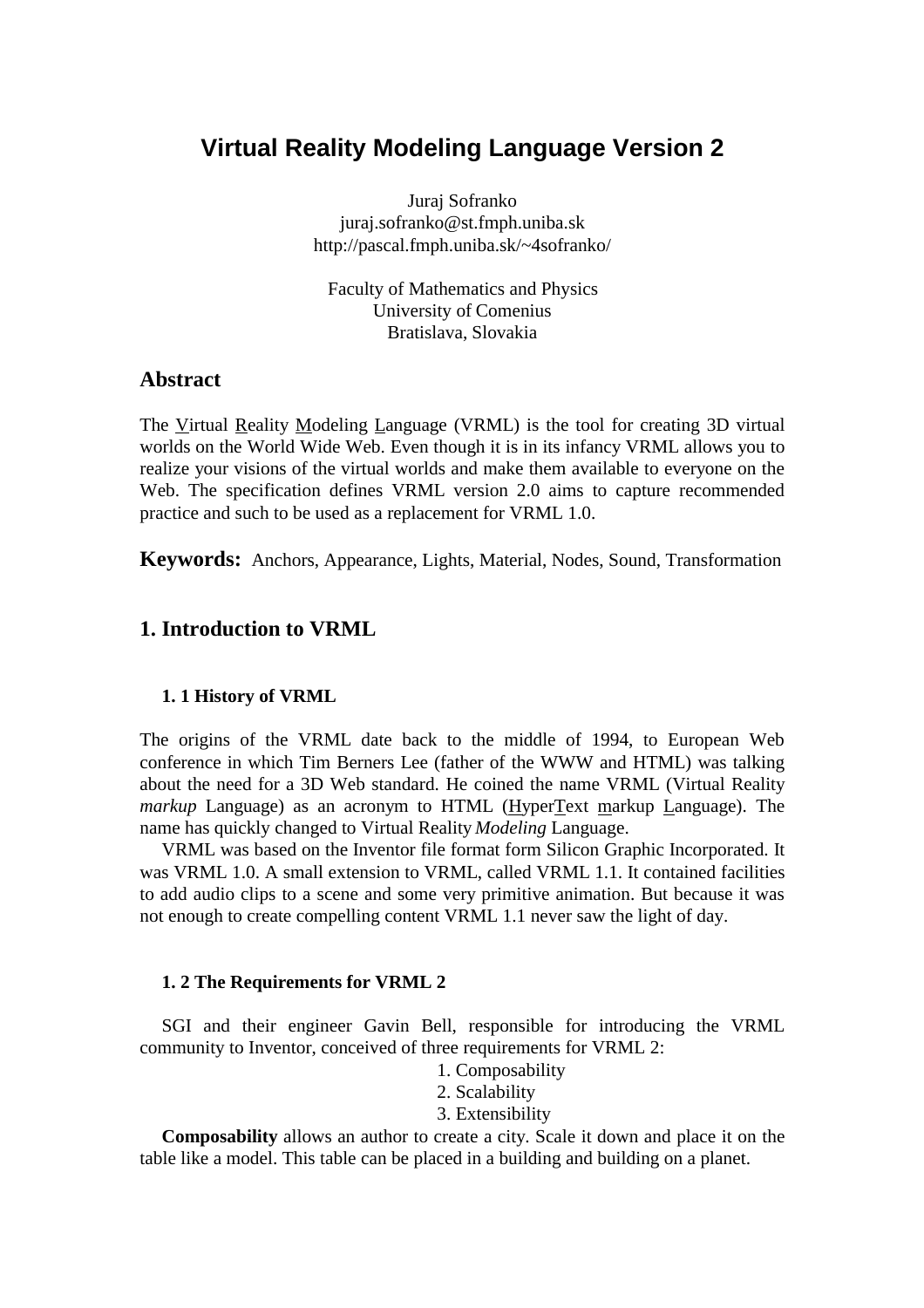**Scalability** allows worlds of arbitrary size to be created. You can be able to see a galaxy, zoom in on one planet, then a city, a statue and a bird sitting on head of this statue. This is difficult due to limits in the precision of computer hardware.

**Extensibility** allows author to extend the capability of the language for special purposes. Author can create some new geometric object or multiusers worlds.

The release of VRML 2 specification was announced at Siggraph '96.

### **2. Basic VRML Objects**

#### **2. 1. 1 Nodes**

Nodes in VRML are some function units. The name of node indicates its basic function (like Sphere, Cube, and Transform). Nodes contain a list of fields, which holds values that define parameters for its function. For example

| Cone $\{$ |                      |                            |             |
|-----------|----------------------|----------------------------|-------------|
|           |                      | field SFFloat bottomRadius |             |
|           | field SFFloat height |                            | 2           |
|           | field SFBool         | side                       | <b>TRUE</b> |
|           | field SFBool bottom  |                            | <b>TRUE</b> |
|           |                      |                            |             |

field in *Cone* node defines height of cone. Some words in example are in bold. I put them to bold, because they can be actually typed to the VRML file. Every field in VRML has default value. In example it was 1 for *bottomRadius* and 2 for *height*. If you do not enter any vale in the field it will use the default value for that field. (All lengths in VRML are in meters and angles are in radians.)

#### **2.2 Shapes, Appearance, Material and Geometry**

Creating VRML file only with a *Cone* node will not do anything. Because you specified only geometry, not its appearance. You can do this in node *Shape*.

```
Shape {
   exposedField SFNode appearance NULL
   exposedField SFNode material NULL
}
The simplest VRML scene cans looks like this:
```

```
#VRML V2.0 utf8
Shape {
  geometry Cone { }
}
```
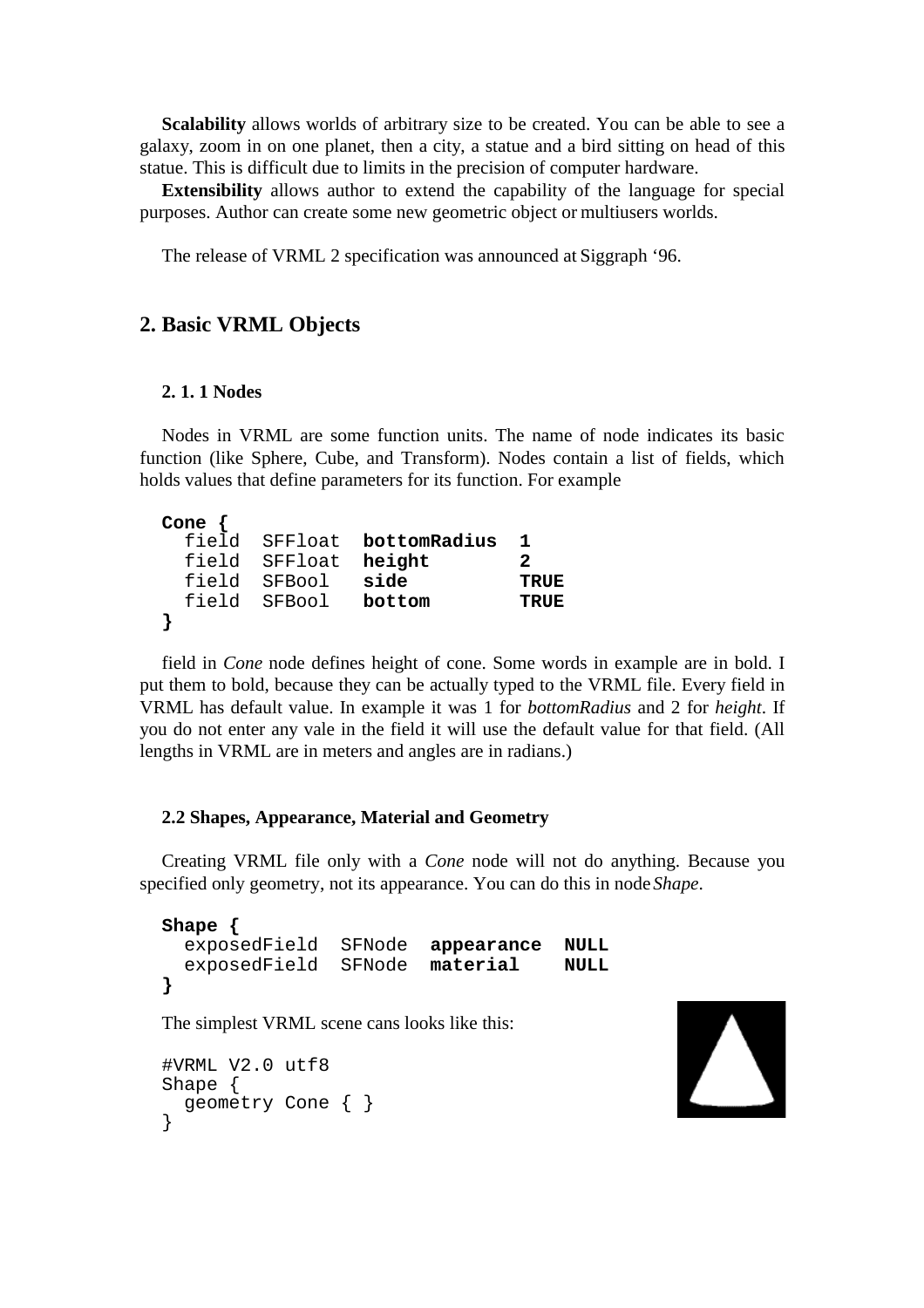The *Appearance* node holds all information to the look of the object.

```
Appearance {
  exposedField SFNode material NULL
 exposedField SFNode texture MULL
  exposedField SFNode textureTransform NULL
}
```
The *material* field holds a *Material* node. It holds information about what color to make an object. Other two fields hold information about images that can be wrapped on or around the object. All fields in *Material* node are related to the color of the object.

```
Material {
  exposedField SFFloat ambientIntensity 0.2
  exposedField SFColor diffuseColor 0.8 0.8 0.8
  exposedField SFColor emissiveColor 0 0 0
  exposedField SFFloat shininess 0.2
  exposedField SFColor specularColor 0 0 0
  exposedField SFFloat transparency 0
}
```
Let's extend our example:

```
#VRML V2.0 utf8
Shape {
   appearance Appearance {
     material Material {
    diffuseColor 1 0 0<br>}
 }
   }
   geometry Cone { }
}
```


### **2.3 The VRML File Format**

As you can see in present examples both start with the same line.

**#VRML V2.0 utf8**

This line is called VRML header line. Every VRML file must start with one. What does it mean?

# - is actually a sign for comments. If you want write comments to a VRML file you have to write this sign.

VRML V2.0 – means that file is in VRML format in version 2.0

utf8 – signs that text in file is in utf8 encoding standard. Utf8 is an ISO standard that allows characters in file to be read by a text editor. It's UNICODE standard.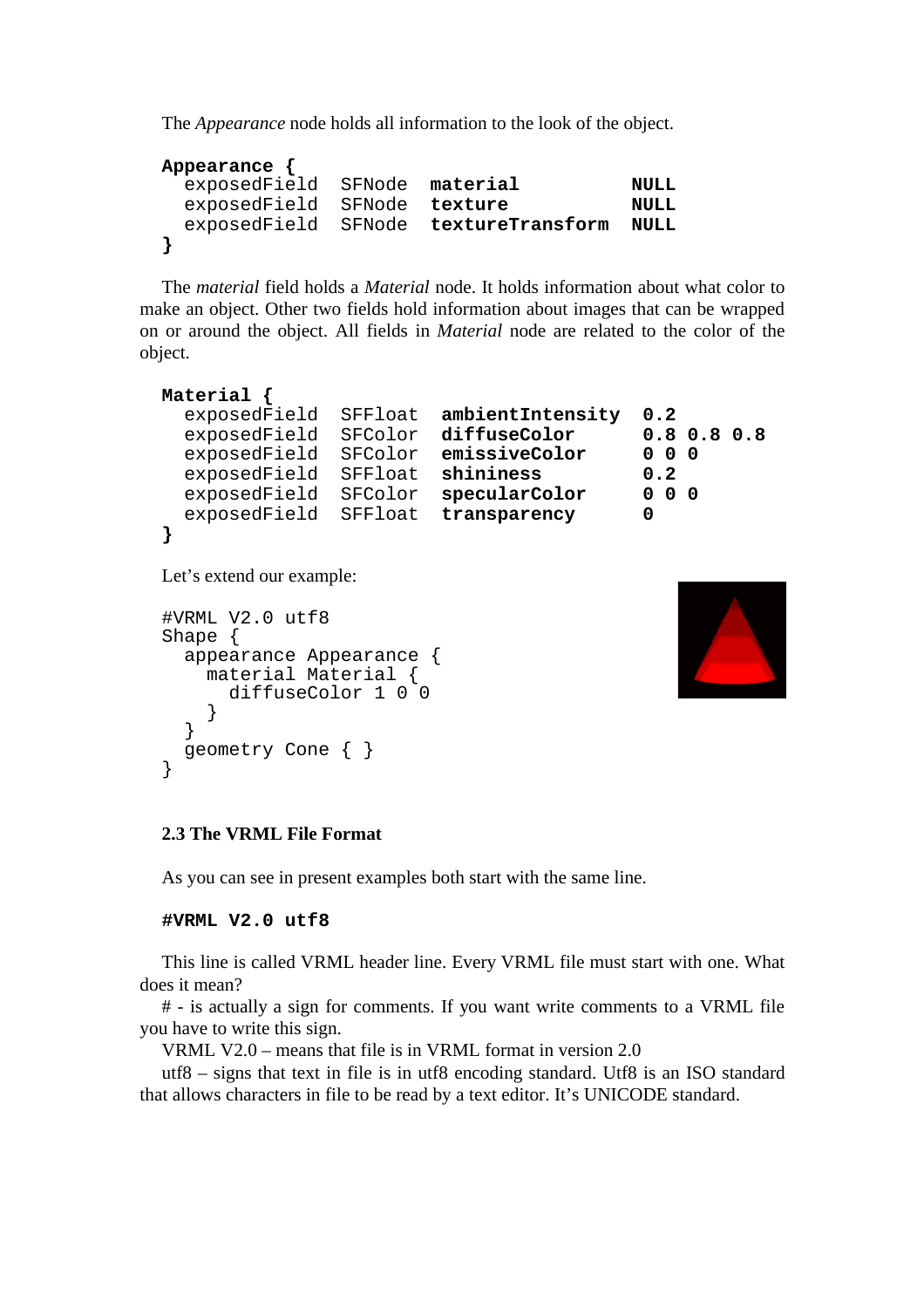### **2.4 Field Data Types**

In next table you can find all VRML data field types. Fields that can hold only single value start with SF (Single value Field). Fields which start with MF (Multiple value Field) can holds an array of values. Many SF field types have a corresponding MF field type.

| <b>Type</b>       | <b>Description</b>                                                              |
|-------------------|---------------------------------------------------------------------------------|
| <b>SFBool</b>     | The Boolean value TRUE or FALSE.                                                |
| <b>SFFloat</b>    | A 32-bit floating point value.                                                  |
| SFInt32           | A 32-bit signed integer.                                                        |
| <b>SFTime</b>     | An absolute or relative time value.                                             |
| SFVec2f           | A pair of floating point values usually denoted as $u$ , $v$ because they       |
|                   | are most often used to represent texture coordinates.                           |
| SFVec3f           | Three floating point values usually denoted as $x$ , $y$ , $z$ because they are |
|                   | most often used to represent a 3D position.                                     |
| <b>SFColor</b>    | Three floating point values, each between zero and one, representing            |
|                   | the red, green, and blue components of a color.                                 |
| SFRotation        | Four floating points value. The first three values represent an axis            |
|                   | (with $0,0,0$ being the other point on the axis line) and the fourth value      |
|                   | represents the angle of rotation in radians around that axis.                   |
| SFImage           | A two-dimensional image with one to four color components,                      |
|                   | allowing representation of monochrome to full-color images with                 |
|                   | transparency.                                                                   |
| <b>SFString</b>   | A UTF8 (international character) string.                                        |
| <b>SFNode</b>     | A container for a VRML node.                                                    |
| <b>MFFloat</b>    | An array of SFFloat values.                                                     |
| MFInt32           | An array of SFInt32 values.                                                     |
| MFVec2f           | An array of SFVec2f values.                                                     |
| MFVec3f           | An array of SFVec3f values.                                                     |
| <b>MFColor</b>    | An array of SFColor values.                                                     |
| <b>MFRotation</b> | An array of SFRotation values.                                                  |
| <b>MFString</b>   | An array of SFString values.                                                    |

### **2.5 Transformation**

VRML use a World Coordinate System. Positive part of axis X goes to the right, positive part of Y goes up and positive part of Z goes toward to you.

To move, scale or rotate shapes is used the *Transform* node.

| Transform    |            |                  |             |     |  |
|--------------|------------|------------------|-------------|-----|--|
| eventIn      | MFNode     | addChildren      |             |     |  |
| eventIn      | MFNode     | removeChildren   |             |     |  |
| exposedField | SFVec3f    | center           | - 0<br>0.   | - 0 |  |
| exposedField | MFNode     | children         | r 1         |     |  |
| exposedField | SFRotation | rotation         | 0           | -1  |  |
| exposedField | SFVec3f    | scale            | $1 \t1 \t1$ |     |  |
| exposedField | SFRotation | scaleOrientation | n           |     |  |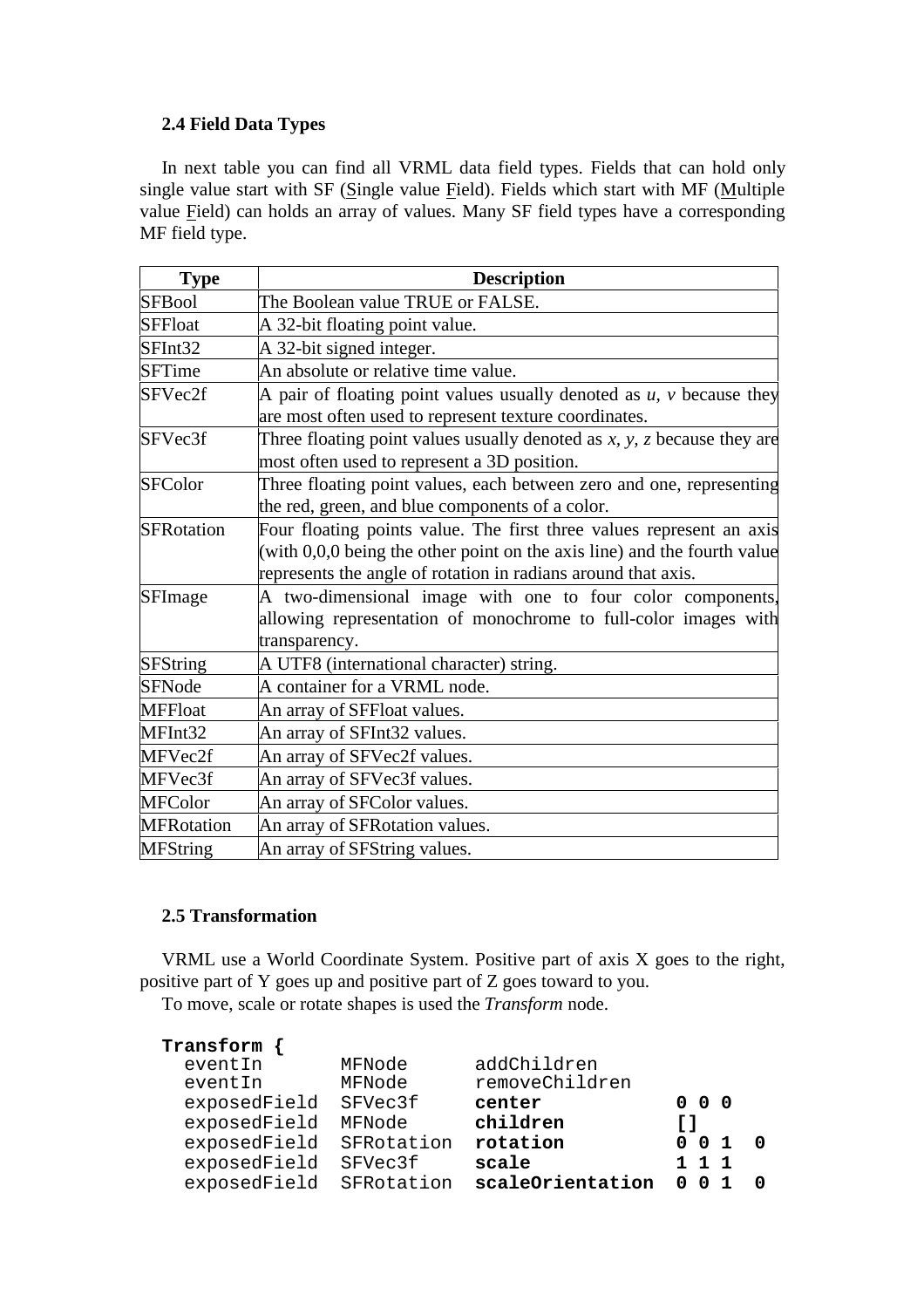| exposedField SFVec3f |         | translation | $0\quad 0\quad 0$ |
|----------------------|---------|-------------|-------------------|
| field                | SFVec3f | bboxCenter  | $0\quad 0\quad 0$ |
| field                | SFVec3f | bboxSize    | $-1$ $-1$ $-1$    |
|                      |         |             |                   |

To *children* field you have to put all shapes which will be changed. If there will be only one shape you do not have to use the brackets.

First three numbers in *rotation* field determinate axis of rotation and fourth number angle of rotation (in radians). *Center* field sets a point through the axis of rotation goes. *ScaleOrientation* field determinates the axis along the object scales.

#### **2.6 Basic Geometric Primitives**

Except the Cone has VRML three more basic geometric primitives: Box, Sphere and Cylinder. Here are their definitions:

```
Box {
  field SFVec3f size 2 2 2
}
Sphere {
  field SFFloat radius 1
}
Cylinder {
   field SFBool bottom TRUE
   field SFFloat height 2
   field SFFloat radius 1
  field SFBool side TRUE
  field SFBool top TRUE
}
```
### **3. Building Complex Objects**

#### **3.1 The IndexedFaceSet**

VRML allows you define patches of flat surfaces. Two rules govern the definition of these faces. First, all the points of the patch must be coplanar. If they don't, some of browsers will render them wrong and some of them doesn't render them at all. Second rule is that surfaces should be convex. They don't have to, but rendering a non-convex patches is much expensive then convex.

| IndexedFaceSet |         |                   |             |
|----------------|---------|-------------------|-------------|
| eventIn        | MFInt32 | set_color Index   |             |
| eventIn        | MFInt32 | set coordIndex    |             |
| eventIn        | MFInt32 | set_normalIndex   |             |
| eventIn        | MFInt32 | set texCoordIndex |             |
| exposedField   | SFNode  | color             | <b>NULL</b> |
| exposedField   | SFNode  | coord             | <b>NULL</b> |
| exposedField   | SFNode  | normal            | <b>NULL</b> |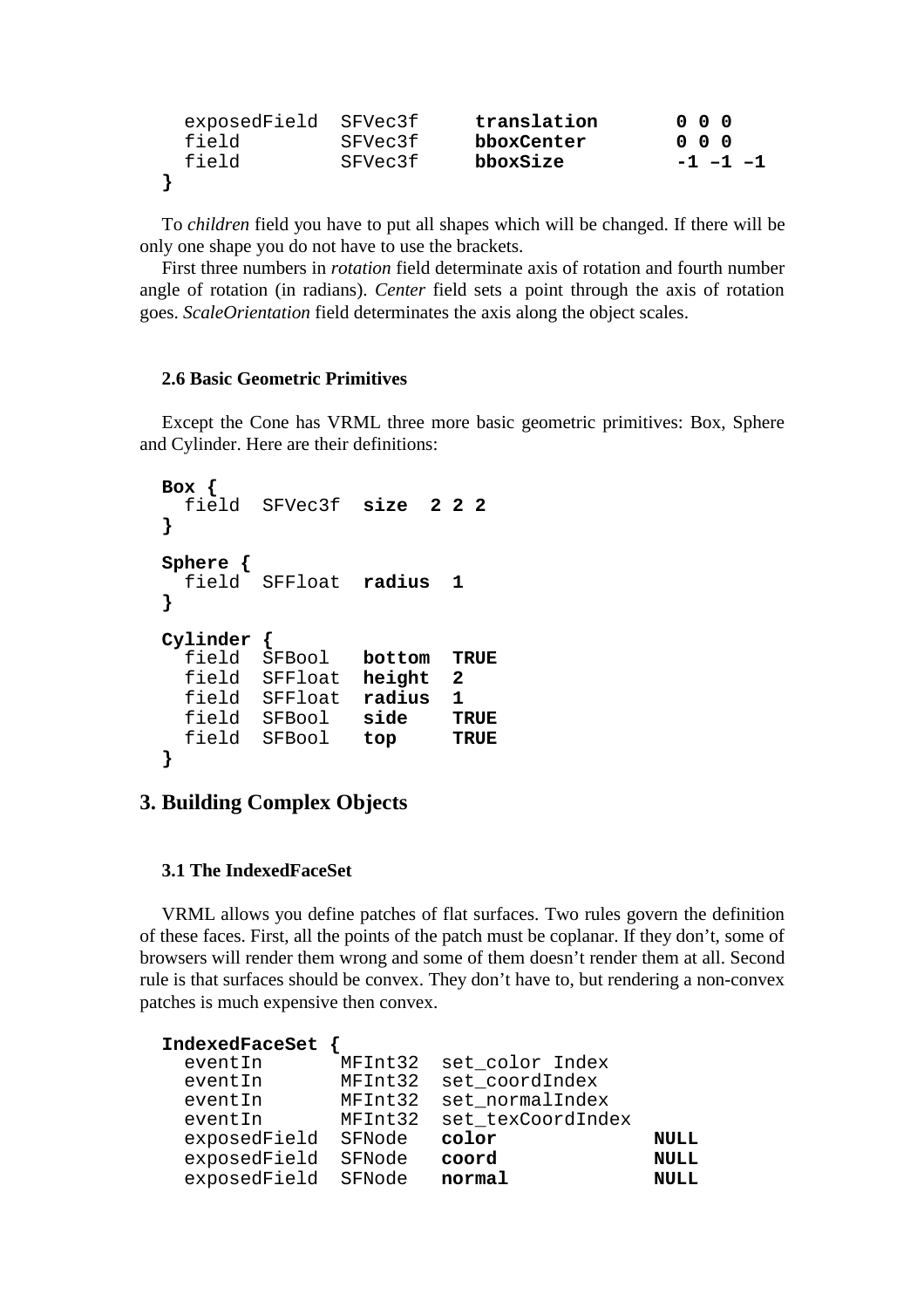| exposedField              | SFNode  | texCoord                                                                                                                                                                                                                                                                                                                           | <b>NULL</b>      |
|---------------------------|---------|------------------------------------------------------------------------------------------------------------------------------------------------------------------------------------------------------------------------------------------------------------------------------------------------------------------------------------|------------------|
| field                     | SFBool  | CCW                                                                                                                                                                                                                                                                                                                                | <b>TRUE</b>      |
| field                     | MFInt32 | colorIndex                                                                                                                                                                                                                                                                                                                         | []               |
| field                     | SFBool  | colorPerVertex                                                                                                                                                                                                                                                                                                                     | <b>TRUE</b>      |
| field                     | SFBool  | convex                                                                                                                                                                                                                                                                                                                             | <b>TRUE</b>      |
| field                     | MFInt32 | coordIndex                                                                                                                                                                                                                                                                                                                         | []               |
| field                     | SFFloat | creaseAngle                                                                                                                                                                                                                                                                                                                        | 0                |
| field                     | MFInt32 | normalIndex                                                                                                                                                                                                                                                                                                                        | $\mathfrak{c}$ 1 |
| field                     | SFBool  | normalPerVertex                                                                                                                                                                                                                                                                                                                    | <b>TRUE</b>      |
| field                     | SFBool  | solid                                                                                                                                                                                                                                                                                                                              | <b>TRUE</b>      |
| field                     | MFInt32 | texCoordIndex                                                                                                                                                                                                                                                                                                                      | $\mathfrak{c}$ 1 |
| }                         |         |                                                                                                                                                                                                                                                                                                                                    |                  |
| Coordinate $\{$           |         |                                                                                                                                                                                                                                                                                                                                    |                  |
| exposedField MFVec3f<br>} |         | point []                                                                                                                                                                                                                                                                                                                           |                  |
| TT.                       |         | $\mathbf{1}$ $\mathbf{1}$ $\mathbf{1}$ $\mathbf{1}$ $\mathbf{1}$ $\mathbf{1}$ $\mathbf{1}$ $\mathbf{1}$ $\mathbf{1}$ $\mathbf{1}$ $\mathbf{1}$ $\mathbf{1}$ $\mathbf{1}$ $\mathbf{1}$ $\mathbf{1}$ $\mathbf{1}$ $\mathbf{1}$ $\mathbf{1}$ $\mathbf{1}$ $\mathbf{1}$ $\mathbf{1}$ $\mathbf{1}$ $\mathbf{1}$ $\mathbf{1}$ $\mathbf{$ |                  |

Here is the simple example of *IndexedFaceSet*. It is a square.

```
Shape {
   geometry IndexedFaceSet {
     coord Coordinate {
       point [ 0 0 0, 1 1 0, 1 0 0, 0 1 0]
     }
     coordIndex [ 0, 2, 1, 3, -1]
   }
}
```


The *Coordinate* node holds four points. They are not in right order. The ordering is given in the *coordIndex* field containing the sequence in which the points should be connected. Each value of *coordIndex* is an index into a list of coordinate points. The last value is –1, which indicates the end of surface. The –1 is not necessary in cases, when face ends with last index in field.

This index system saves a lot of space. By default, only one side of face gets rendered. This is useful when you are rendering solid objects. If you want render both sides of face you have to set *solid* field to FALSE. Counterclockwise order to clockwise order you can change in field *ccw*.

### **3.2 The IndexedLineSet**

VRML can also draw 1D objects. Lines are drawn with *IndexedLineSet* node, which is similar to *IndexedFaceSet*.

| IndexedLineSet |         |                 |             |
|----------------|---------|-----------------|-------------|
| eventIn        | MFInt32 | set_color Index |             |
| eventIn        | MFInt32 | set_coordIndex  |             |
| exposedField   | SFNode  | color           | <b>NULL</b> |
| exposedField   | SFNode  | coord           | <b>NULL</b> |
| field          | MFInt32 | colorIndex      | ГI          |
| field          | SFBool  | colorPerVertex  | <b>TRUE</b> |
| field          | MFInt32 | coordIndex      | r 1         |
|                |         |                 |             |
|                |         |                 |             |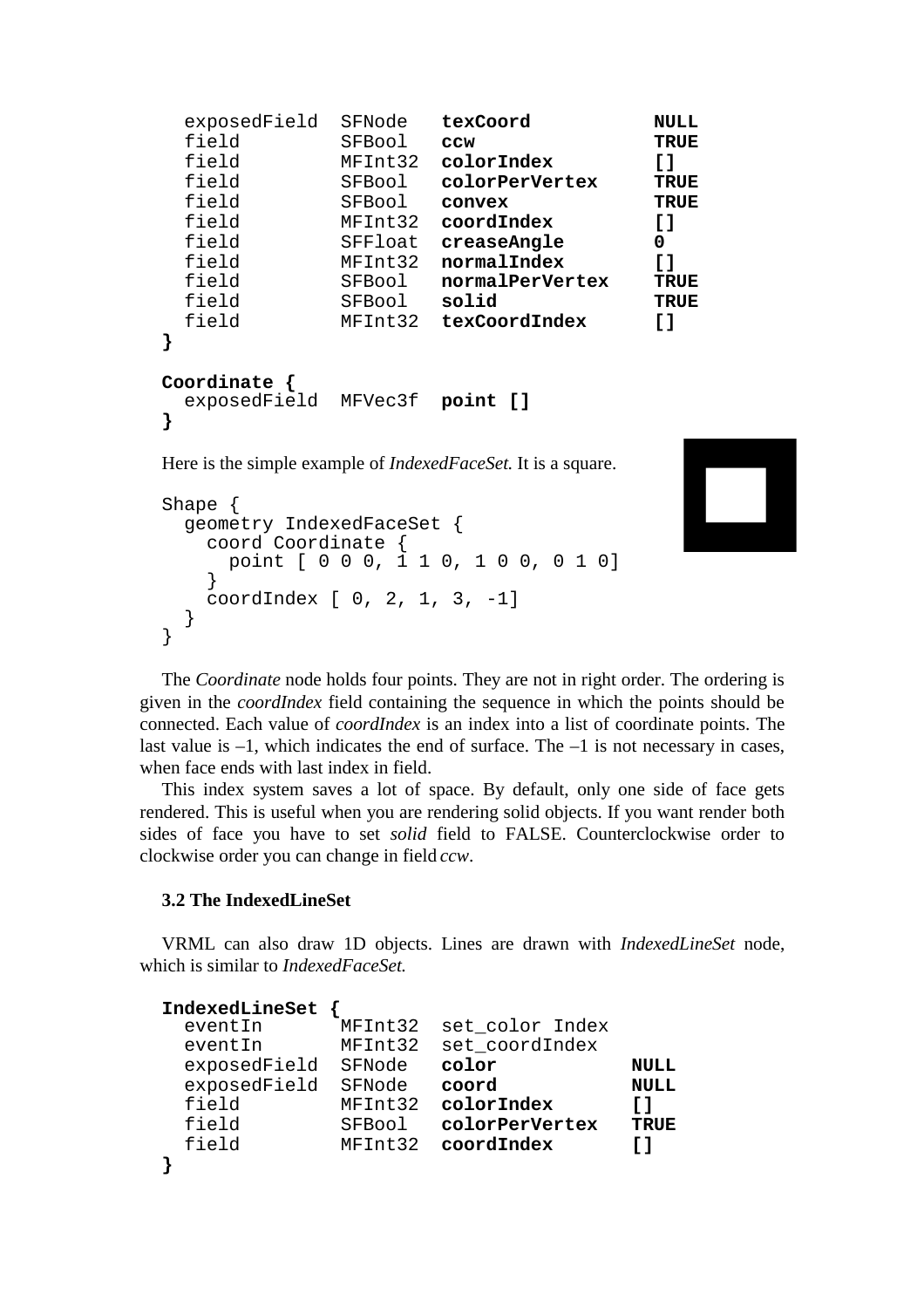Points are drawn by *PointSet*. It is not indexed. You have to put there coordinates by coordinate.

```
PointSet {
   exposedField SFNode color NULL
   exposedField SFNode coord NULL
}
```
#### **3.3 ElevationGrid**

VRML allows you to create worlds, and for worlds you need some land. The *ElevationGrid* node is a right thing for this purpose.

```
ElevationGrid {
  field MFFloat height []
  field SFBool ccw TRUE
  field SFBool solid TRUE
  field SFInt32 xDimension 0
  field SFInt32 xSpacing 0.0
  field SFInt32 zDimension 0
  field SFInt32 zSpacing 0.0
}
```
Four fields define the grid of points onto which the height map is applied *xDimension* and *zDimension* defines count of point in x and z axis. *xSpacing* and *zSpacing* defines a distances between this points. Field *height* defines height of each point in grid.

### **4. Object Appearance**

#### **4.1 Textures**

I have shown you how to apply color on object in *Material* node. But you can also add a texture around the surfaces of the object. Textures are added using the *ImageTexture* node.

| $ImageTexture \{$ |         |         |      |
|-------------------|---------|---------|------|
| exposedField      | MFFloat | url     | T 1  |
| field             | SFBool  | repeatS | TRUE |
| field             | SFBool  | repeatT | TRUE |
|                   |         |         |      |

The *url* field has a string, which is the filename of the image, which you want to apply on the object. As a texture you can use GIF of JPEG files. Mapping on each object is different. For example for cube is it one copy of image on each face and for sphere is image wrapped around. Fields *repeatS* and *repeatT* allows you to control when the object is larger then image. Normally, if the texture cannot cover the entire object it simply repeats. If you want only a single copy of the texture, you can set *repeatS* and *repeatT* to FALSE.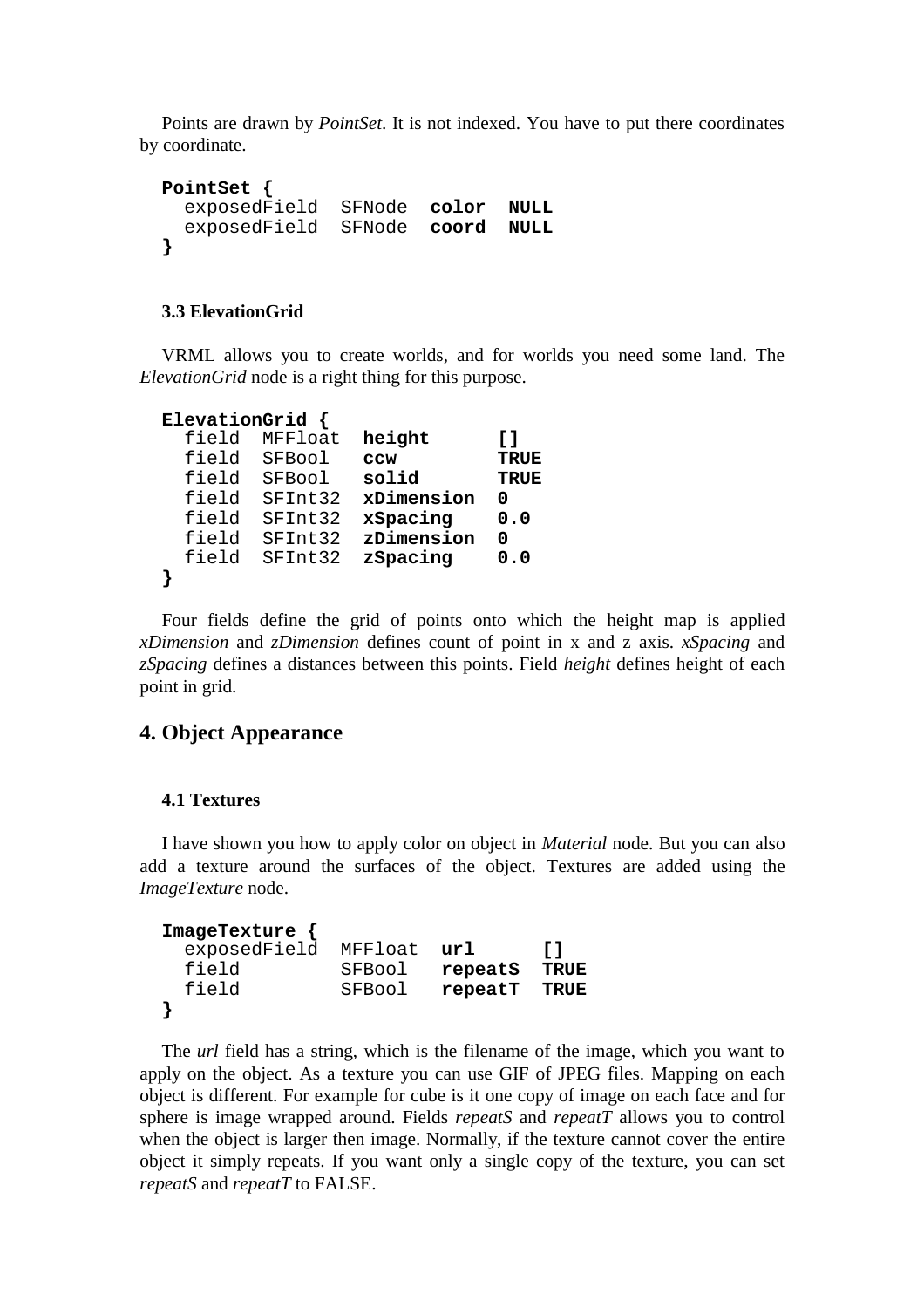### **4.2 Transforming Textures**

If you don't like the way that is texture mapped on object you can use *TextureTransform* node.

```
TextureTransform {
  exposedField SFVec2f center 0 0
  exposedField SFFloat rotation 0
  exposedField SFVec2f scale 1 1
  exposedField SFVec2f transformation 0 0
}
```
Next picture shows you how is *TextureTransform* node used.







0.5



original image simply repeats

image

scale 2 2 translate 0.5

rotate 0.78 center 0 0

### **4.3 Changing Text Font Style**

For styling text is used *FontStyle* node.

```
FontStyle {
  field SFString family "SERIF"
  field SFBool horizontal TRUE
  field MFString justify "BEGIN"
  field SFString language ""
  field SFBool leftToRight TRUE
  field SFFloat size 1.0
  field SFFloat spacing 1.0
  field SFString style "PLAIN"
  field SFBool topToBottom TRUE
}
```
Fields *family* and *style* are changing a look of the font. They both take SFString value. For font it is SERIF, SANS and TYPEWRITER. For style it is PLAIN, BOLD, ITALIC and BOLDITALIC. In this time is discussion about using all names of font which you are using in your system. *Size* field does not mean absolute size of characters, but every font has a notation of how tall it must be to look acceptable with lines are spaced at this distance. *Spacing* is multiplied by *size*. Field *justify* allows you to align text. This field cans takes two strings. One for horizontal and one for vertical justification. If you change one of fields *horizontal*, *leftToRight* or *topToBottom* you can change direction of text for vertical, from right to the left and from bottom to top. In *language* field you can choose language from utf8 standard. (For US English it is *en\_US*, for Chinese it is *zh\_CN*.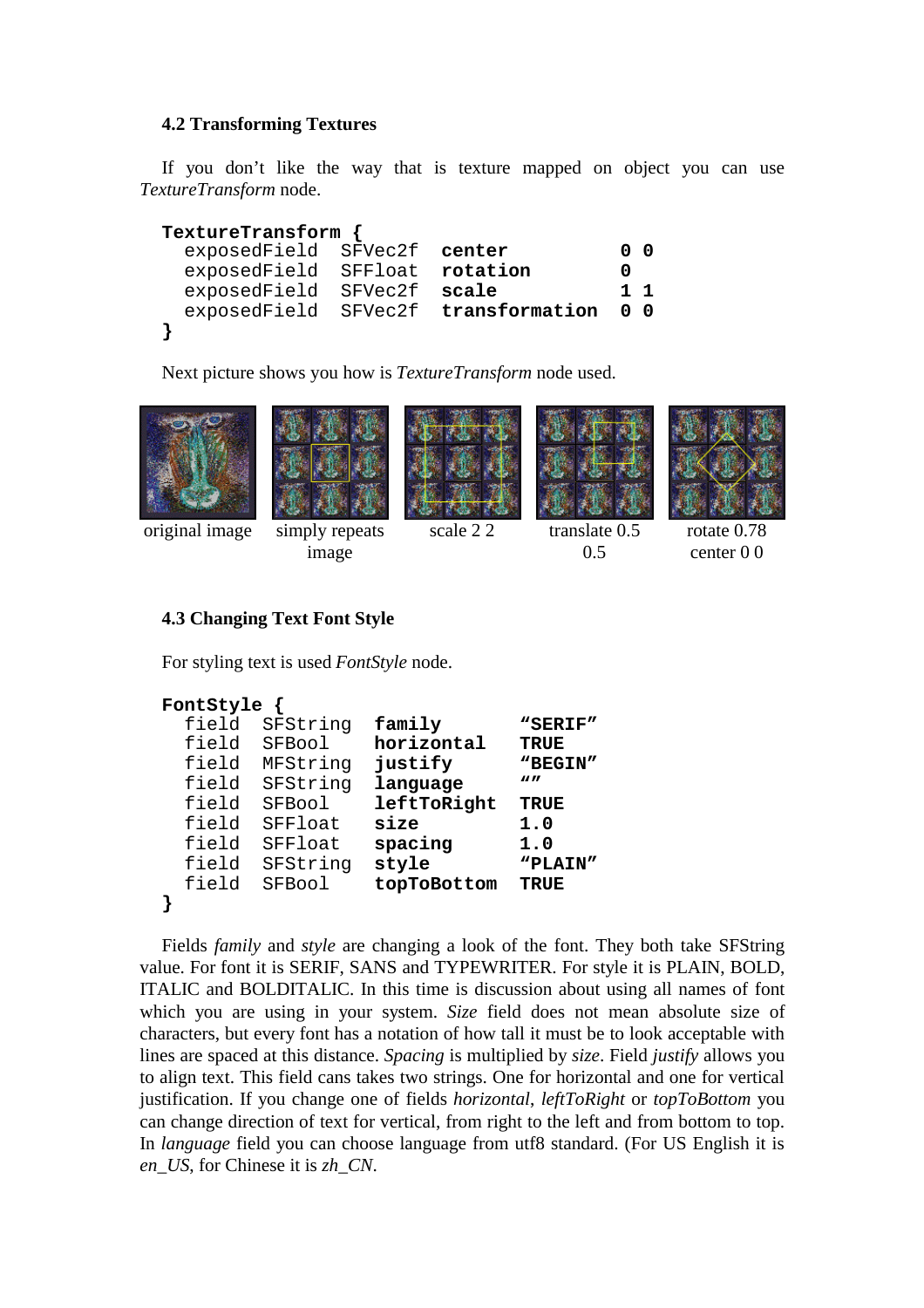### **5. Using Lights**

The human system operates by receiving light reflected by object in the world. Virtual worlds try to mimic the real world as close as possible. It means light too, but calculating every bit of light from every possible source is not practical for real-time rendering. Shortcuts are need. First, the light is computed only for vertexes of the objects. The surfaces are then colored by interpolating colors. Before the color of the vertex can be computed the renderer must know the source of all the possible lights in the scene. Some light is generated by the objects itself (the *emissiveColor* and *ambientIntensity* from *Material* node). But most of the color of the object comes from external lights.

In VRML scene you have your own light. It called a headlight. The headlight is positioned to always look in the same direction as you.

#### **5.1 Simple Lighting**

The simplest type of light in VRML scene is the *DirectionalLight*.

```
DirectionalLight {
  exposedField SFFloat ambientIntensity 0
 exposedField SFColor color
  exposedField SFVec3f direction 0 0 -1
  exposedField SFFloat intensity 1
  exposedField SFBool on TRUE
}
```
This light hasn't got a position in scene. It is used for primary light sources (like sun; headlight is made with *DirectionalLight* too). Light coming from *DirectionalLight* node takes the form of the parallel rays with directions set up in *direction* field. Note that the objects don't block the rays. VRML doesn't support shadows. Light from this source is inside room with no windows too. To eliminate this effect the *DirectionalLight* is scoped. It means, that it lights only objects contained in its group.

### **5.2 Advanced Lighting**

```
PointLight {
  exposedField SFFloat ambientIntensity 0
  exposedField SFVec3f attenuation 1 0 0
 exposedField SFColor color
  exposedField SFFloat intensity 1
  exposedField SFVec3f location 0 0 0
  exposedField SFBool on TRUE
  exposedField SFFloat radius 100
}
```
PointLight has the same *ambientIntensity*, color, *intensity* as the *DirectionalLight*, but rather then having a *direction* field it has *location* field. The scope of *PointLight* is different from that of the *DirectionalLight*. Field *radius* bordered *PointLight*. The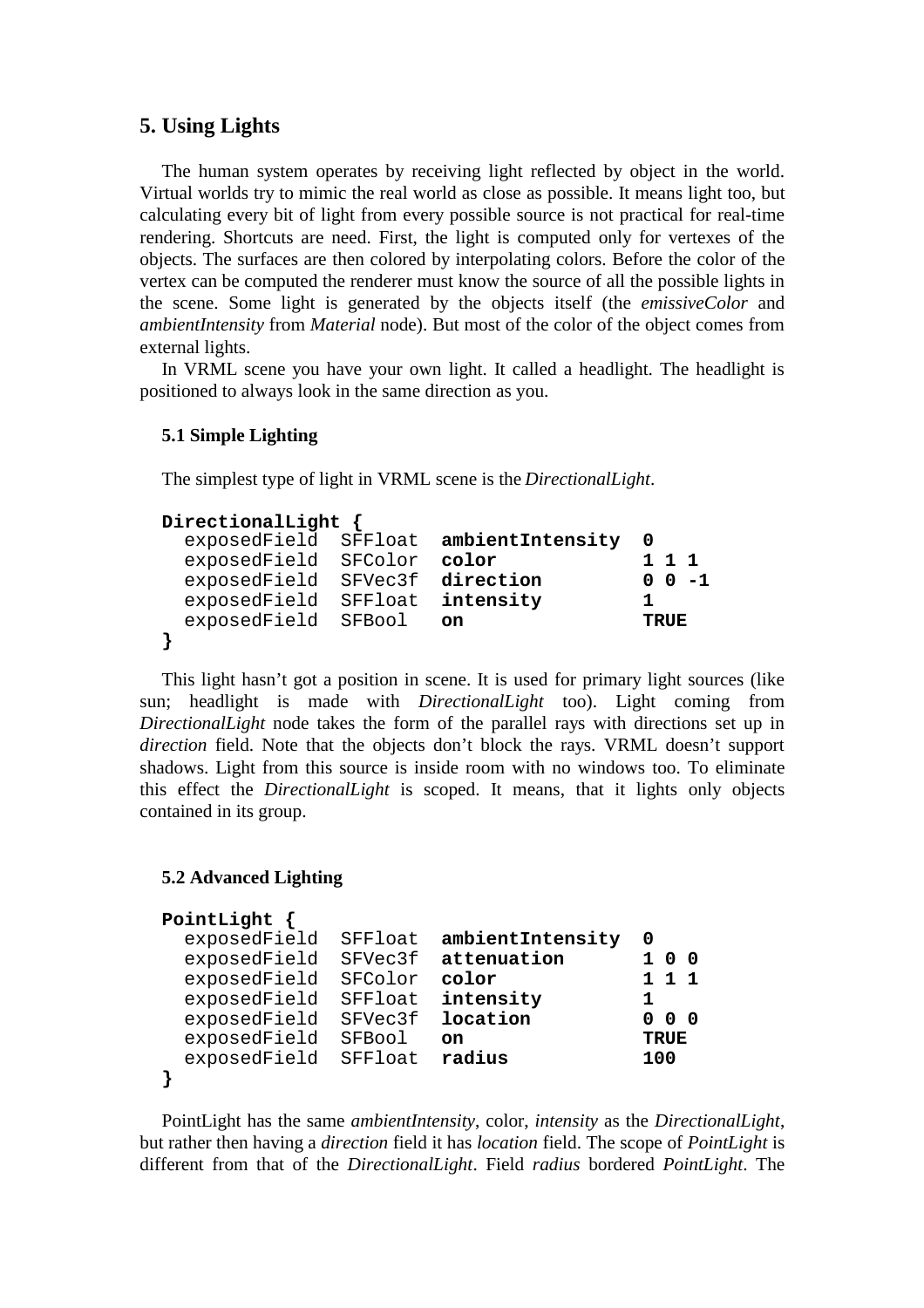intensity is not same in all distances around location. The rate at with the intensity drops off with distance is controlled by the *attenuation* field.

The most advanced and compute-intensive, light in VRML is the *SpotLight*.

```
SpotLight {
  exposedField SFFloat ambientIntensity 0
  exposedField SFVec3f attenuation 1 0 0
  exposedField SFFloat beamWidth 1.570796
  exposedField SFColor color 1 1 1
  exposedField SFFloat cutOffAngle 0.785398
 exposedField SFVec3f direction
  exposedField SFFloat intensity 1
  exposedField SFVec3f location 0 0 0
  exposedField SFBool on TRUE
  exposedField SFFloat radius 100
}
```
It has the same fields as a *DirectionslLight* and a *PointLight* plus two new fields. *beamWidth* is an angle from centerline to the edge of light cone. It defines where the light starts to drop off. *cutOffAngle* is an angle measured from the centerline. It defines a cone where *SpotLight* no longer illuminates.

### **6. Sounds and Anchors**

#### **6.1 Ambient Sound**

Until now we have created silent worlds. Adding sound to these worlds we will make worlds more interesting. Here are nodes need to make sound in a scene.

```
Sound {
  exposedField SFVec3f direction 0 0 -1
  exposedField SFFloat intensity 1
  exposedField SFVec3f location 0 0 0
  exposedField SFFloat maxBack 10
  exposedField SFFloat maxFront 10
  exposedField SFFloat minBack 1
  exposedField SFFloat minFront 1
  exposedField SFFloat priority 0
  exposedField SFNode source NULL
  field SFBool spatialize TRUE
}
AudioClip {
  exposedField SFString description ""
  exposedField SFBool loop FALSE
  exposedField SFFloat pitch 1.0
  exposedField SFTime startTime 0
  exposedField SFTime stopTime 0
  exposedField MFString url []
 eventOut SFTime duration changed
  eventOut SFBool isActive
}
```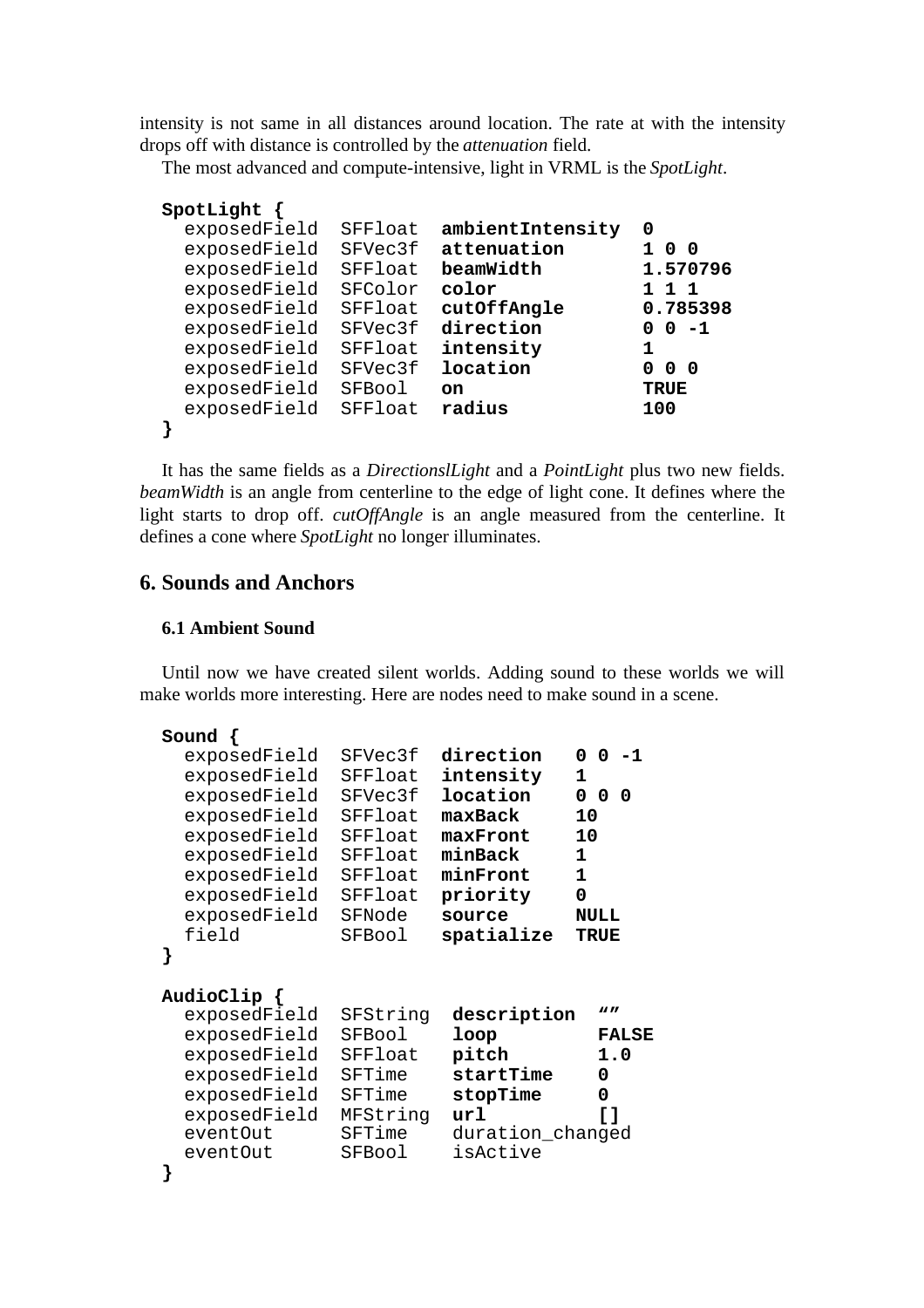For ambient sound you have to set the values in *maxBack*, *minBack*, *MaxFront* and *MinFront* fields to a very large distance. Set *spatialize* field to FALSE. To source field goes an *AudioClip* node, where *url* holds address of .wav or .midi file. If you set *stopTime* to –1 playing sound will not stop until you leave the world.



#### **6.2 Sound with Location**

*MaxFront* and *MinFront* define distances in the direction of the direction field and *MaxBack* and *MinBack* in opposite direction. With these parameters you can control a size of the area in which the sound is heard. It forms an ellipsoidal volume of sound, as you can see on the picture. And you have to set up field *spatialize* to TRUE.

### **6.3 Anchors**

In HTML pages you can click on a highlighted text and be taken to another page. You can also place hyperlinks to VRML worlds. Here is the definition of Anchor node.

```
Anchor {
 eventIn MFNode addChildren
  eventIn MFNode removeChildren
  exposedField MFNode children []
 exposedField SFString description
  exposedField MFString parameter []
  exposedField MFString url []
  field SFVec3f bboxCenter 0 0 0
  field SFVec3f bboxSize -1 –1 -1
}
```
*url* field holds information about address where you will go and *children* holds all shapes, which will react on your double-click.

### **7. Conclusion**

VRML in its latest version 2 is very powerful tool for creating virtual worlds on Web. This was only one third of VRML. If you want to know more about this specification you can find other information at addresses which I gave you in references.